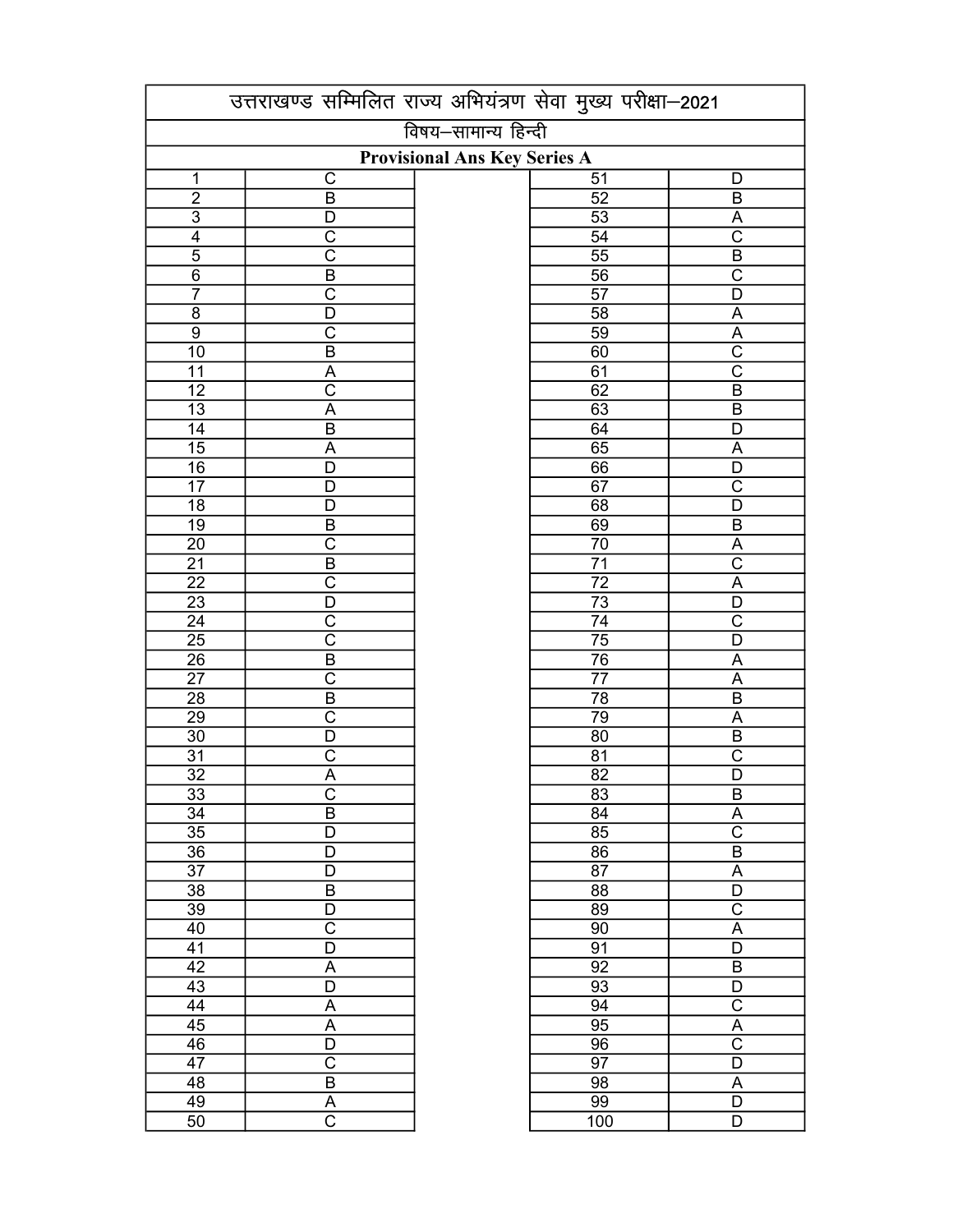|                 |                            | उत्तराखण्ड सम्मिलित राज्य अभियंत्रण सेवा मुख्य परीक्षा-2021 |                         |
|-----------------|----------------------------|-------------------------------------------------------------|-------------------------|
|                 |                            | विषय–सामान्य हिन्दी                                         |                         |
|                 |                            | <b>Provisional Ans Key Series B</b>                         |                         |
| 1               | C                          | $\overline{51}$                                             | D                       |
| $\overline{2}$  | $\overline{B}$             | $\overline{52}$                                             | $\sf B$                 |
| $\overline{3}$  | $\overline{\text{c}}$      | $\overline{53}$                                             | $\overline{A}$          |
| $\overline{4}$  | $\overline{B}$             | $\overline{54}$                                             | $\overline{B}$          |
| $\overline{5}$  | $\overline{\text{c}}$      | $\overline{55}$                                             | $\overline{A}$          |
| $\overline{6}$  | $\overline{\mathsf{D}}$    | $\overline{56}$                                             | $\overline{B}$          |
| $\overline{7}$  | $\overline{\text{c}}$      | $\overline{57}$                                             | $\overline{\text{C}}$   |
| $\overline{8}$  | $\overline{A}$             | $\overline{58}$                                             | $\overline{\mathsf{D}}$ |
| $\overline{9}$  | $\overline{\text{c}}$      | $\overline{59}$                                             | $\overline{B}$          |
| $\overline{10}$ | $\overline{\mathsf{B}}$    | 60                                                          | $\overline{A}$          |
| $\overline{11}$ | $\overline{D}$             | $\overline{61}$                                             | $\overline{\text{c}}$   |
| $\overline{12}$ | $\overline{D}$             | 62                                                          | $\overline{B}$          |
| $\overline{13}$ | $\overline{\text{c}}$      | 63                                                          | $\overline{A}$          |
| $\overline{14}$ | $\overline{B}$             | 64                                                          | $\overline{D}$          |
| 15              | $\overline{\mathsf{D}}$    | 65                                                          | $\overline{A}$          |
| 16              | $\overline{C}$             | 66                                                          | A                       |
| $\overline{17}$ | $\overline{\mathsf{D}}$    | 67                                                          | $\overline{D}$          |
|                 |                            |                                                             |                         |
| $\overline{18}$ | A                          | 68                                                          | $\overline{B}$          |
| $\overline{19}$ | D                          | 69                                                          | D                       |
| $\overline{20}$ | A                          | 70                                                          | $\overline{\text{c}}$   |
| $\overline{21}$ | $\overline{A}$             | $\overline{71}$                                             | $\overline{A}$          |
| $\overline{22}$ | D                          | $\overline{72}$                                             | $\overline{\text{c}}$   |
| $\overline{23}$ | $\overline{\text{c}}$      | $\overline{73}$                                             | $\overline{D}$          |
| $\overline{24}$ | $\overline{B}$             | $\overline{74}$                                             | A                       |
| $\overline{25}$ | A                          | $\overline{75}$                                             | $\overline{D}$          |
| $\frac{1}{26}$  | D                          | $\overline{76}$                                             | $\overline{D}$          |
| $\overline{27}$ | D                          | $\overline{77}$                                             | $\overline{\text{c}}$   |
| $\overline{28}$ | $\overline{B}$             | $\overline{78}$                                             | $\overline{B}$          |
| 29              | A                          | 79                                                          | $\overline{D}$          |
| $\overline{30}$ | $\overline{\text{c}}$      | 80                                                          | $\overline{\text{c}}$   |
| $\overline{31}$ | $\overline{B}$             | $\overline{81}$                                             | $\overline{\text{c}}$   |
| $\overline{32}$ | $\overline{\text{c}}$      | $\overline{82}$                                             | $\overline{\mathsf{B}}$ |
| $\overline{33}$ | $\overline{\mathsf{D}}$    | $\overline{83}$                                             | $\overline{\text{c}}$   |
| 34              |                            | 84                                                          | D                       |
| 35              | Α                          |                                                             | $\overline{\mathsf{C}}$ |
|                 | A<br>$\overline{\text{c}}$ | 85                                                          |                         |
| 36              |                            | 86                                                          | $\overline{B}$          |
| 37              | $\overline{\text{c}}$      | 87                                                          | $\overline{A}$          |
| $\overline{38}$ | $\overline{B}$             | 88                                                          | $\overline{\text{c}}$   |
| $\overline{39}$ | $\overline{\text{c}}$      | 89                                                          | $\overline{\text{c}}$   |
| 40              | $\overline{D}$             | 90                                                          | $\overline{B}$          |
| 41              | A                          | 91                                                          | A                       |
| $\overline{42}$ | $\overline{D}$             | 92                                                          | $\overline{\mathsf{D}}$ |
| $\overline{43}$ | $\overline{\text{c}}$      | 93                                                          | D                       |
| $\overline{44}$ | $\overline{D}$             | 94                                                          | $\overline{D}$          |
| 45              | $\overline{B}$             | $\overline{95}$                                             | $\overline{B}$          |
| 46              | $\underline{A}$            | 96                                                          | $\overline{\text{c}}$   |
| 47              | $\overline{\text{c}}$      | 97                                                          | $\sf B$                 |
| 48              | $\overline{A}$             | 98                                                          | $\overline{\text{c}}$   |
| 49              | $\overline{D}$             | 99                                                          | D                       |
| $\overline{50}$ | $\overline{\text{C}}$      | 100                                                         | $\mathsf A$             |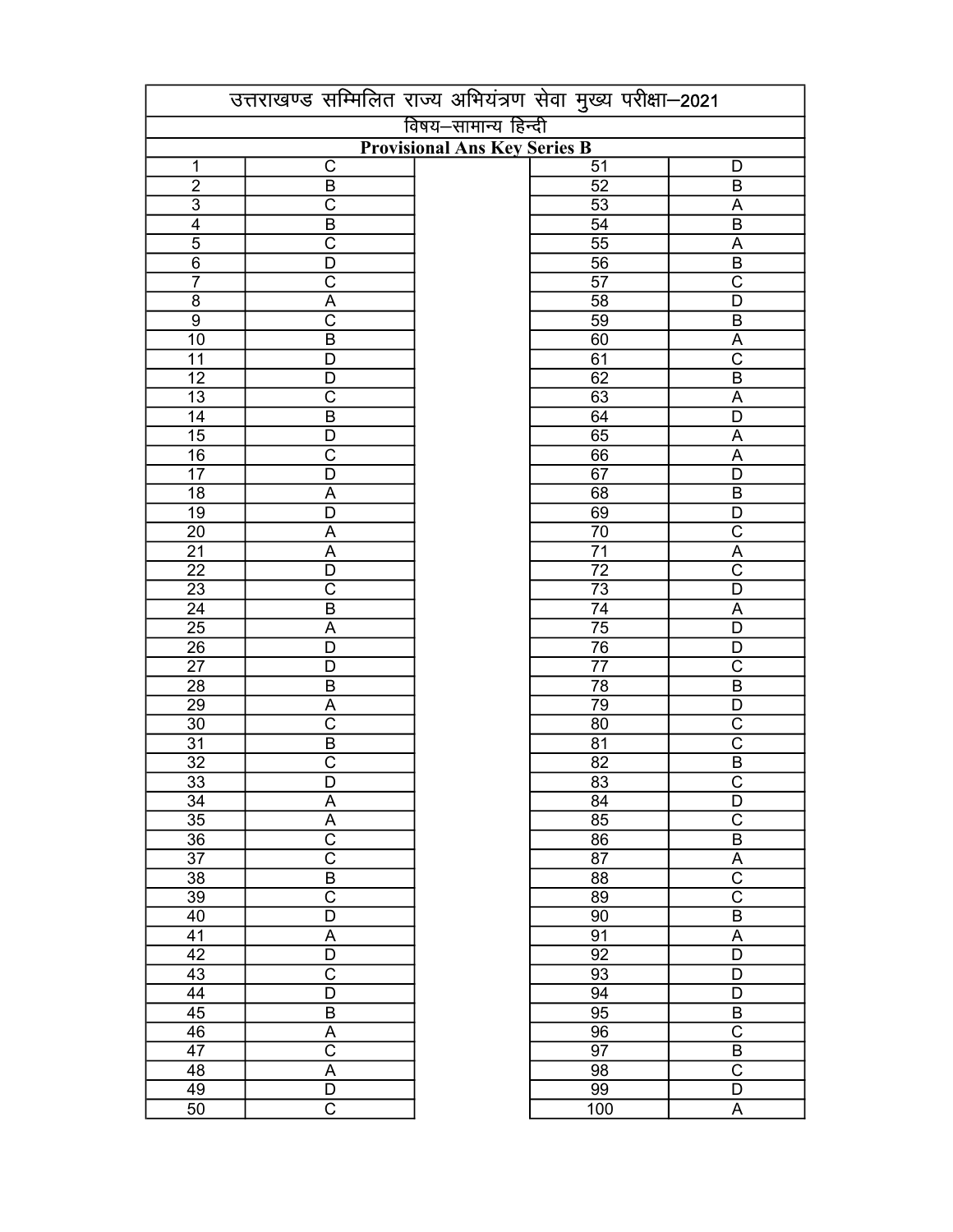|                                    |                                     | उत्तराखण्ड सम्मिलित राज्य अभियंत्रण सेवा मुख्य परीक्षा-2021 |                          |  |  |  |  |
|------------------------------------|-------------------------------------|-------------------------------------------------------------|--------------------------|--|--|--|--|
|                                    |                                     | विषय-सामान्य हिन्दी                                         |                          |  |  |  |  |
|                                    | <b>Provisional Ans Key Series C</b> |                                                             |                          |  |  |  |  |
| $\mathbf 1$                        | B                                   | $\overline{51}$                                             | A                        |  |  |  |  |
| $\overline{2}$                     | A                                   | 52                                                          | $\overline{D}$           |  |  |  |  |
| $\overline{3}$                     | $\overline{\text{c}}$               | 53                                                          | $\overline{\text{c}}$    |  |  |  |  |
| $\overline{4}$                     | $\overline{B}$                      | $\overline{54}$                                             | $\overline{\text{c}}$    |  |  |  |  |
| $\overline{5}$                     | $\overline{\text{c}}$               | $\overline{55}$                                             | $\overline{B}$           |  |  |  |  |
| $\overline{6}$                     | $\overline{\mathsf{D}}$             | $\overline{56}$                                             | $\overline{\text{c}}$    |  |  |  |  |
| $\overline{7}$                     | A                                   | $\overline{57}$                                             | $\overline{D}$           |  |  |  |  |
| $rac{8}{9}$                        | $\frac{\overline{A}}{C}$            | $\overline{58}$                                             | $\overline{\text{c}}$    |  |  |  |  |
|                                    |                                     | $\overline{59}$                                             | $\overline{B}$           |  |  |  |  |
| $\overline{10}$                    | $\overline{\text{c}}$               | 60                                                          | $rac{A}{C}$              |  |  |  |  |
| $\overline{11}$                    | $\overline{B}$                      | 61                                                          |                          |  |  |  |  |
| $\overline{12}$                    | $\overline{\text{c}}$               | 62                                                          | $\overline{\text{c}}$    |  |  |  |  |
| $\overline{13}$                    | $\overline{\mathsf{D}}$             | 63                                                          | $\overline{B}$           |  |  |  |  |
| $\overline{14}$                    | A                                   | 64                                                          | $\overline{A}$           |  |  |  |  |
| $\overline{15}$                    | $\overline{\mathsf{D}}$             | 65                                                          | $\overline{\mathsf{D}}$  |  |  |  |  |
| $\overline{16}$                    | $\overline{\text{c}}$               | 66                                                          | $\overline{D}$           |  |  |  |  |
| $\overline{17}$                    | $\overline{\mathsf{D}}$             | 67                                                          | $\overline{\mathsf{D}}$  |  |  |  |  |
| $\overline{18}$                    | $\overline{B}$                      | 68                                                          | $\overline{B}$           |  |  |  |  |
| $\overline{19}$                    | A                                   | 69                                                          | $\overline{\text{c}}$    |  |  |  |  |
| $\overline{20}$                    | $\overline{\text{c}}$               | $\overline{70}$                                             | $\overline{B}$           |  |  |  |  |
| $\overline{21}$                    | $\overline{A}$                      | $\overline{71}$                                             | $\overline{\text{c}}$    |  |  |  |  |
| $\overline{22}$                    | D                                   | $\overline{72}$                                             | $\overline{D}$           |  |  |  |  |
| $\overline{23}$                    | $\overline{\text{c}}$               | $\overline{73}$                                             | $\overline{A}$           |  |  |  |  |
| $\overline{24}$                    | D                                   | $\overline{74}$                                             | $\overline{B}$           |  |  |  |  |
| $\frac{25}{26}$<br>$\frac{26}{27}$ | B                                   | $\frac{75}{76}$                                             | $\overline{B}$           |  |  |  |  |
|                                    | D                                   |                                                             | $\overline{C}$           |  |  |  |  |
|                                    | $\overline{B}$                      |                                                             | $\frac{\overline{B}}{C}$ |  |  |  |  |
| $\overline{28}$                    | Α                                   | 78                                                          |                          |  |  |  |  |
| $\overline{29}$                    | $\overline{B}$                      | 79                                                          | $\overline{D}$           |  |  |  |  |
| $\overline{30}$                    | $\overline{\text{c}}$               | 80                                                          | $\overline{C}$           |  |  |  |  |
| $\overline{31}$                    | D                                   | 81                                                          | $\overline{A}$           |  |  |  |  |
| $\overline{32}$                    | $\overline{B}$                      | $\overline{82}$                                             | $\overline{\text{c}}$    |  |  |  |  |
| 33                                 |                                     | 83                                                          | B                        |  |  |  |  |
| 34                                 | $rac{A}{C}$                         | 84                                                          | D                        |  |  |  |  |
| 35                                 | $\overline{\mathsf{B}}$             | 85                                                          | D                        |  |  |  |  |
| 36                                 | $\overline{A}$                      | $\overline{86}$                                             | $\overline{\text{c}}$    |  |  |  |  |
| $\overline{37}$                    | $\overline{\mathsf{D}}$             | 87                                                          | $\overline{\text{c}}$    |  |  |  |  |
| $\overline{38}$                    | $\overline{A}$                      | $\overline{88}$                                             | $\overline{\mathsf{D}}$  |  |  |  |  |
| $\overline{39}$                    | $\overline{A}$                      | $\overline{89}$                                             | $\overline{\text{c}}$    |  |  |  |  |
| 40                                 | $\overline{\mathsf{D}}$             | $\overline{90}$                                             | $\overline{\mathsf{D}}$  |  |  |  |  |
| $\overline{41}$                    | $\overline{B}$                      | $\overline{91}$                                             | A                        |  |  |  |  |
| $\overline{42}$                    | $\overline{\mathsf{D}}$             | $\overline{92}$                                             | $\overline{\mathsf{D}}$  |  |  |  |  |
| 43                                 | $\overline{\text{c}}$               | $\overline{93}$                                             | $\overline{A}$           |  |  |  |  |
| $\overline{44}$                    | $\overline{A}$                      | $\overline{94}$                                             | $\overline{A}$           |  |  |  |  |
| 45                                 | $\overline{\text{c}}$               | $\overline{95}$                                             | $\overline{D}$           |  |  |  |  |
| 46                                 | $\overline{\mathsf{D}}$             | $\overline{96}$                                             | $\overline{\text{c}}$    |  |  |  |  |
| 47                                 | A                                   | 97                                                          | $\overline{B}$           |  |  |  |  |
| 48                                 | $\overline{D}$                      | 98                                                          | $\overline{\mathsf{A}}$  |  |  |  |  |
| 49                                 | D                                   | 99                                                          | D                        |  |  |  |  |
| $\overline{50}$                    | $\overline{\text{c}}$               | 100                                                         | $\overline{B}$           |  |  |  |  |